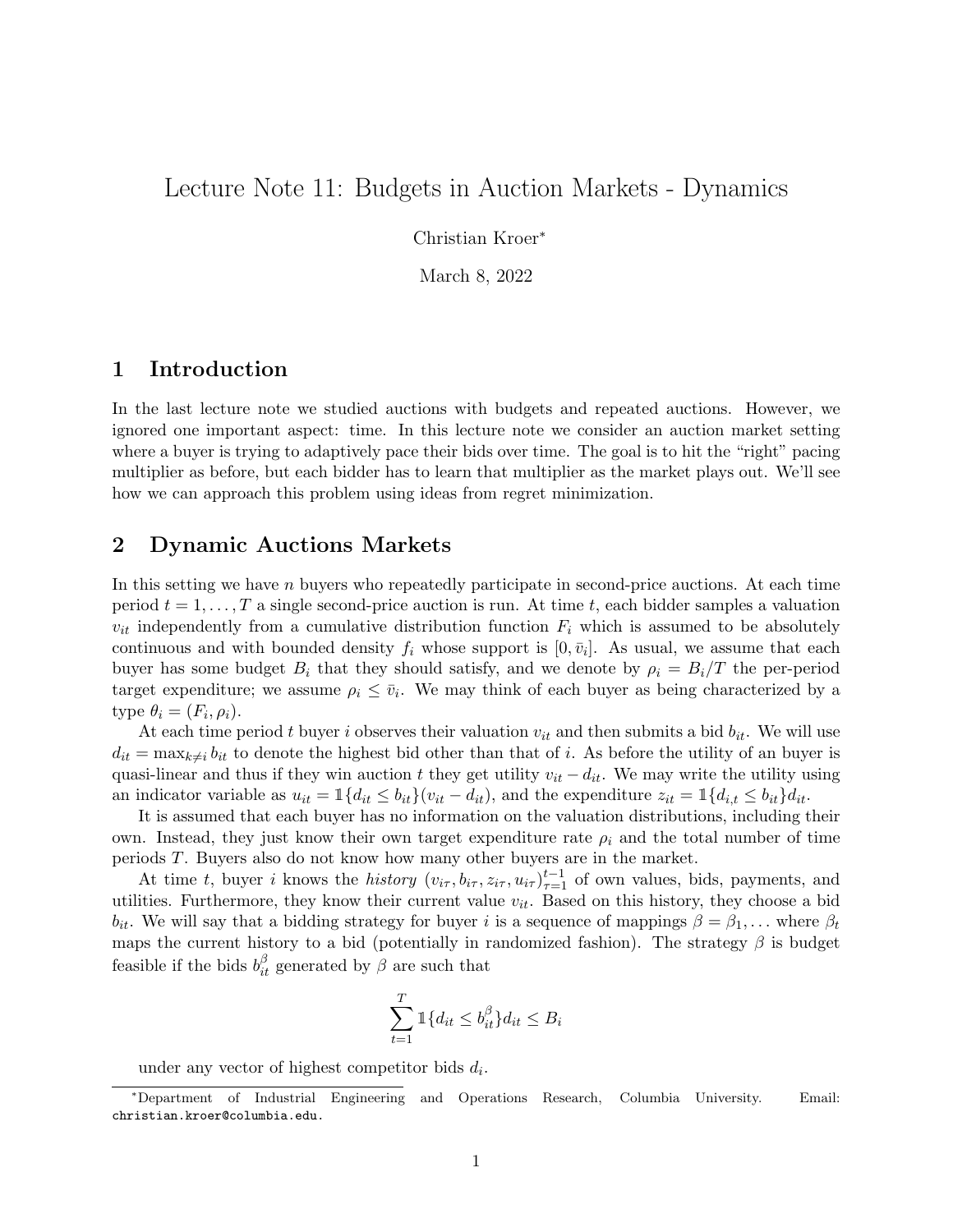For a given realization of values  $v_i = v_{i1}, \ldots, v_{iT}$  and highest competitor bids  $d_i$  we denote the expected value of a strategy  $\beta$  as

$$
\pi_i^{\beta}(v_i, d_i) = \mathbb{E}\left[\sum_{t=1}^T \mathbb{1}\{d_{it} \leq b_{it}^{\beta}\}(v_{it} - d_{it})\right],
$$

where the expectation is taken with respect to randomness in  $\beta$ .

We would like to compare our outcome to the *hindsight optimal* strategy. We denote the expected value of that strategy as

<span id="page-1-0"></span>
$$
\pi_i^H(v_i, d_i) := \max_{x_i \in \{0, 1\}^T} \sum_{\substack{t=1 \ t \neq 1}}^T x_{it}(v_{it} - d_{it})
$$
\n
$$
s.t. \sum_{t=1}^T x_{it} d_{it} \leq B_i
$$
\n(1)

The hindsight-optimal strategy has a simple structure: we simply choose the optimal subset of items to win while satisfying our budget constraint. In the case where the budget constraint is binding, this is a knapsack problem.

Ideally we would like to choose a strategy such that  $\pi_i^{\beta}$  $\frac{\beta}{i}$  approaches  $\pi_i^H$ . However, this turns out not to be possible. We will use the idea of asymptotic  $\gamma$ -competitiveness to see this. Formally,  $\beta$  is asymptotic  $\gamma$ -competitive if

$$
\limsup_{\substack{T \to \infty, \\ B_i = \rho_i T}} \sup_{\substack{v_i \in [0, \bar{v}_i]^T, \\ d_i \in \mathbb{R}_+^T}} \frac{1}{T} \left( \pi_i^H(v_i, d_i) - \gamma \pi_i^{\beta}(v_i, d_i) \right) \le 0
$$

Intuitively, the condition says that asymptotically,  $\beta$  should achieve at least  $1/\gamma$  of the hindsightoptimal expected value.

For any  $\gamma < \bar{v}_i/\rho_i$ , asymptotic  $\gamma$ -competitiveness turns out to be impossible to achieve. Thus, if our target expenditure  $\rho_i$  is much smaller than our maximum possible valuation, we cannot expect to do anywhere near as well as the hindsight-optimal strategy.

The general proof is quite involved, but the high-level idea is not too complicated. Here we show the construction for  $\bar{v}_i = 1, \rho_i = 1/2$ , and thus the claim is that  $\gamma < \bar{v}_i/\rho_i = 2$  is unachievable. The impossibility is via a worst-case instance. In this instance, the highest other bid comes from one of the two following sequences:

$$
d1 = (dhigh, ..., dhigh, \overline{v}_i, ..., \overline{v}_i)
$$
  

$$
d2 = (dhigh, ..., dhigh, dlow, ..., dlow),
$$

for  $\bar{v}_i \ge d_{high} > d_{low} > 0$ . The general idea behind this construction is that in the sequence  $d^1$ , buyer  $i$  must buy many of the expensive items in order to maximize their utility, since they receive zero utility for winning items with price  $\bar{v}_i$ . However, in the sequence  $d^2$ , buyer i must save money so that they can buy the cheaper items priced at  $d_{low}$ .

For the case we consider here, there are  $T/2$  of each type of highest other bid (assume T is even for convenience). Now, we may set  $d_{high} = 2\rho_i - \epsilon$  and  $d_{low} = 2\rho_i - k\epsilon$ , where  $\epsilon$  and k are constants that can be tuned. For sufficiently small  $\epsilon$ , i can only afford to buy  $T/2$  items total, no matter the combination of items. Furthermore, buying an item at price  $d_{low}$  yields k times as much utility as buying an item at  $d_{high}$ .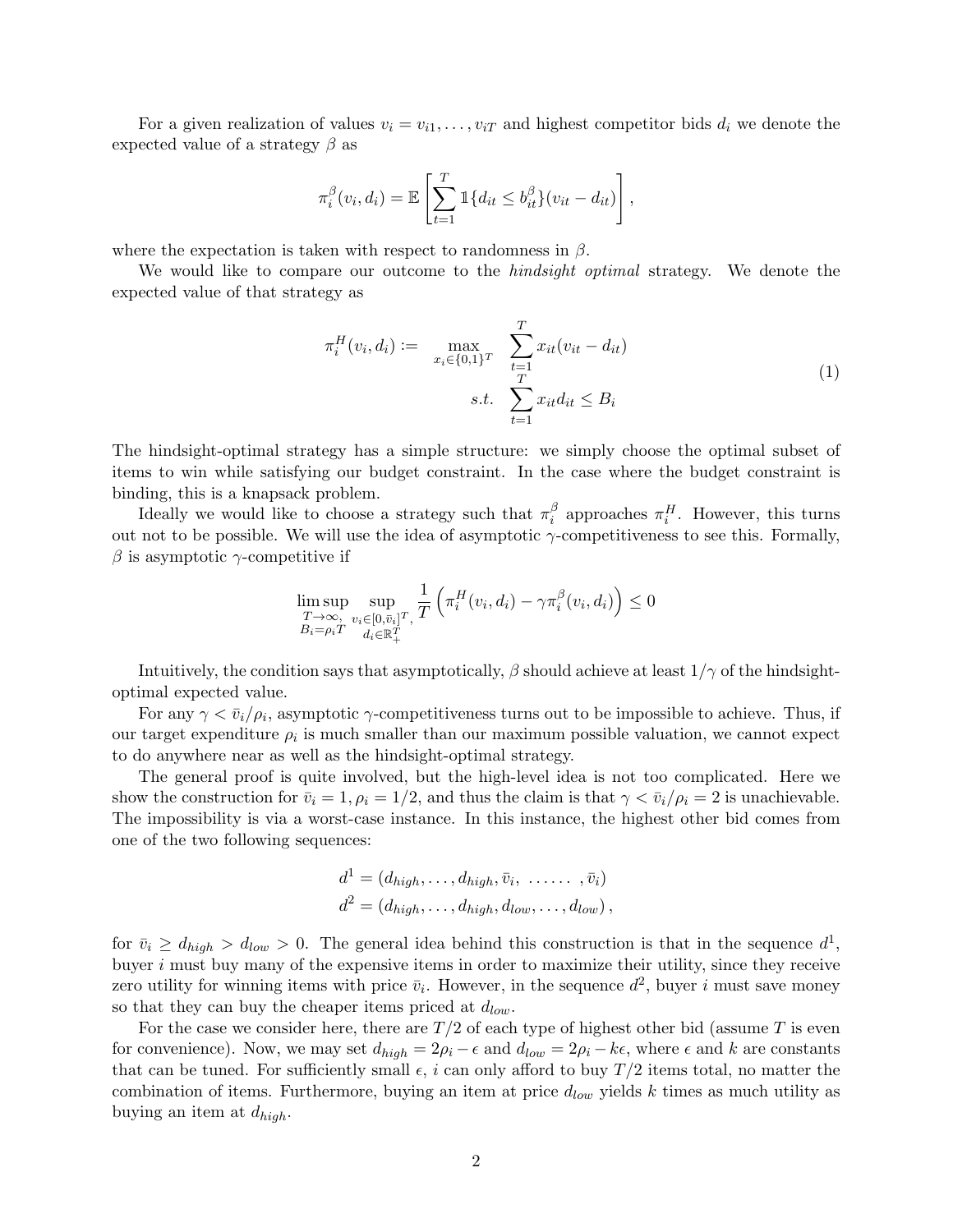Now, in order to achieve at least half of the optimal utility under  $d^1$ , buyer i must purchase at least  $T/4$  of the items priced at  $d_{high}$ . Since they don't know whether  $d^1$  or  $d^2$  occurred until after deciding whether to buy at least  $T/4$  of the  $d_{high}$  items, this must also occur under  $d^2$ . But then buyer i can at most afford to buy  $T/4$  of the items priced at  $d_{low}$  when they find themselves in the  $d^2$  case. Now for any  $\gamma < 2$ , we can pick k and  $\epsilon$  such that achieving  $\gamma \pi_i^H$  requires buying at least  $T/4 + 1$  of the  $d_{low}$  items.

It follows that we cannot hope to design an online algorithm that competes with  $\gamma \pi_i^H$  for  $\gamma < \bar{v}_i/\rho_i$ . However, it turns out that a subgradient descent algorithm can achieve exactly  $\gamma = \bar{v}_i/\rho_i$ .

# 3 Adaptive Pacing Strategy

The idea is to construct a pacing multiplier  $\alpha_i = \frac{1}{1+1}$  $\frac{1}{1+\mu}$  by running a subgradient descent scheme on the value for  $\mu$  that allows i to smoothly spend their budget across the T time periods.

The algorithm takes as input a stepsize  $\epsilon_i > 0$  and some initial value  $\mu_1 \in [0, \bar{\mu}_i]$  (where  $\bar{\mu}_i$ is some upper bound on how large  $\mu$  needs to be). We use  $P_{[0,\bar{\mu}_i]}$  to denote projection onto the interval  $[0, \bar{\mu}_i]$ . The algorithm, which we call APS, proceeds as follows

- Initialize the remaining budget at  $\tilde{B}_{i1} = B_i$
- For every time period  $t = 1, \ldots, T$ :
	- 1. Observe  $v_{it}$ , construct a paced bid  $b_{it} = \min(\frac{v_{it}}{1+\mu_t}, \tilde{B}_{it})$
	- 2. Observe spend  $z_{it}$ , and update the pacing multiplier:

$$
\mu_{t+1} = P_{[0,\bar{\mu}_i]}(\mu_t - \epsilon_i(\rho_i - z_{it}))
$$

3. Update remaining budget  $\tilde{B}_{i,t+1} = \tilde{B}_{it} - z_{it}$ 

This algorithm is motivated by Lagrangian duality. Consider the following Lagrangian relaxation of the hindsight-optimal optimization problem [\(1\)](#page-1-0):

$$
\max_{x \in \{0,1\}^T} \sum_{t=1}^T \left[ x_{it} (v_{it} - (1 - \mu) d_{it}) + \mu \rho_i \right].
$$

The optimal solution for the relaxed problem is easy to characterize: we set  $x_{it} = 1$  for all t such that  $v_{it} \geq (1 - \mu) d_{it}$ . Importantly, this is achieved by the bid  $b_{it} = \frac{v_{it}}{1 + \mu}$  that we use in APS.

The Lagrangian dual is the minimization problem

$$
\inf_{\mu \ge 0} \sum_{t=1}^{T} \left[ (v_{it} - (1 - \mu)d_{it})^{+} + \mu \rho_{i} \right], \tag{2}
$$

where  $(\cdot)^+$  denotes thresholding at 0. This dual problem upper bounds  $\pi_i^H$  (but we do not necessarily have strong duality since we did not even start out with a convex primal program). The minimizer of the dual problem yields the strongest possible upper bound on  $\phi_i^H$ , however, solving this requires us to know the entire sequences  $v_i, d_i$ . APS approximates this optimal  $\mu$  by taking a subgradient step on the t'th term of the dual:

$$
\partial_{\mu} \left[ (v_{it} - (1 - \mu) d_{it})^{+} + \mu \rho_i \right] \ni \rho_i - d_{it} \mathbb{1} \{ b_{it} \ge d_{it} \} = \rho_i - z_{it}.
$$